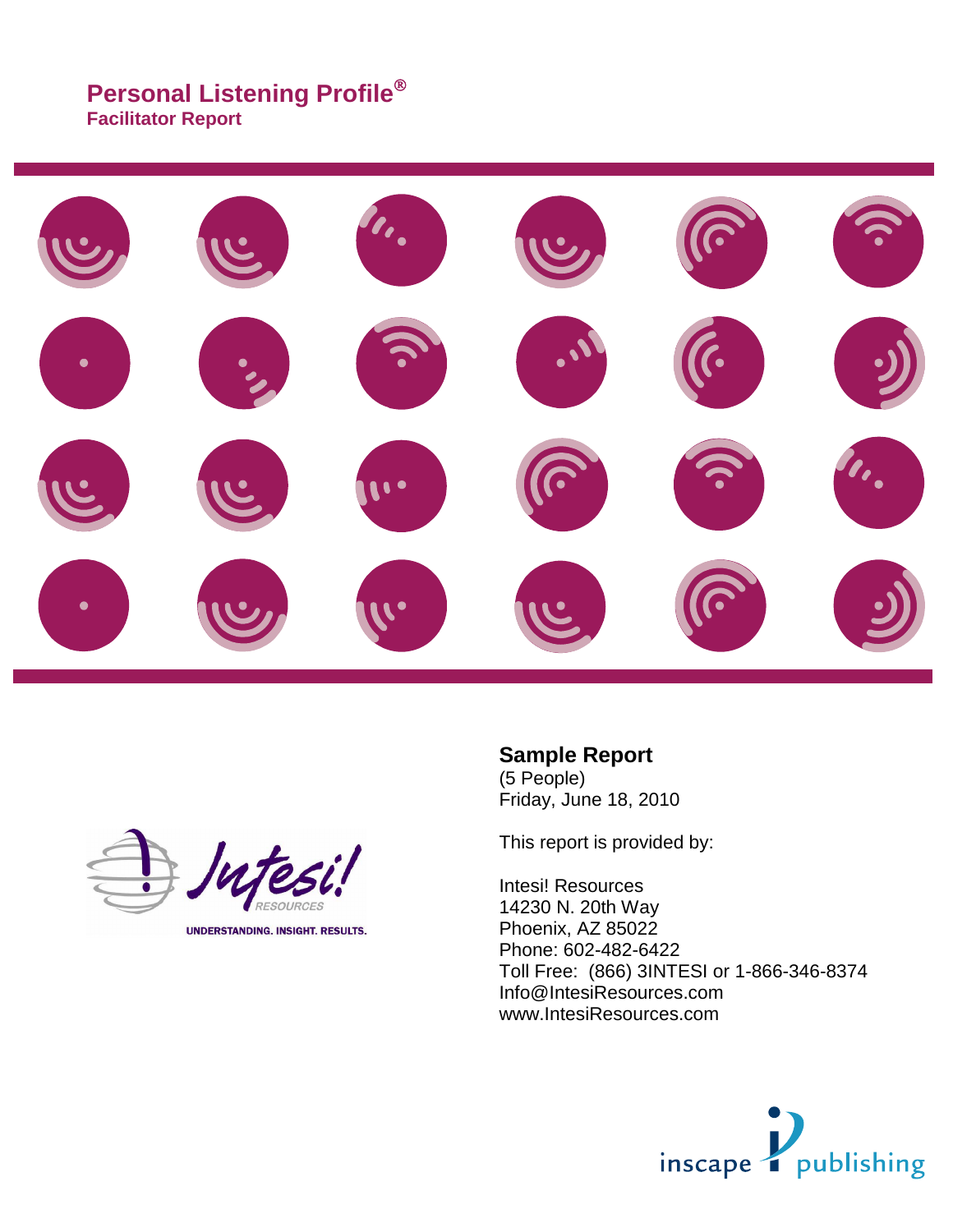

The Personal Listening Profile<sup>®</sup> helps individuals identify their preferred Listening Style and understand how they can use other approaches when appropriate. This profile is designed to help people accept interpersonal differences and adopt behavioral strategies that foster considerate, collaborative, and effective relationships.

The Personal Listening Profile can be used in a variety of contexts to help deliver many different insights and benefits. The tool is most frequently used to help individuals and groups:

- understand their preferences, strengths, and growth areas as listeners.
- more accurately and efficiently gather, understand, and judge the information presented to them.
- understand how others might have Listening Styles that are different from their own.
- accept, welcome, and encourage the entire spectrum of Listening Styles.
- develop communication strategies that help people avoid misunderstandings, frustrations, and resentment.

This facilitator report provides a wide range of information about your group that is presented in a variety of formats. Use the table of contents below to determine what information best suits both the purpose of your intervention and your facilitation style and strategy.

- Page 3 **Group Summary:** provides a brief summary of your group characteristics. This includes the distribution of individuals within each of the five approaches and the names of individuals who had all high or all low scores.
- Page 4 **Data Summary:** provides summary statistics on your group, including the average scores on each Listening Approach and the amount of variability within your group.
- Pages 5-10 **Facilitating Communication:** provides information that will help you identify the specific individuals who might be experiencing communication difficulties, and describes some potential causes for those difficulties.
- Pages 11-15 **Listening Approach Statistics:** provides an analysis of item responses on each of the Listening Approaches. These pages also show the percent of respondents in each score category from least natural to most natural.
- Page 16 **Listening Orientations:** lists the percentages of individuals assigned each of the different listening orientations (i.e., listening styles). This page also provides a model that will help you understand the combination of approaches that comprise each orientation.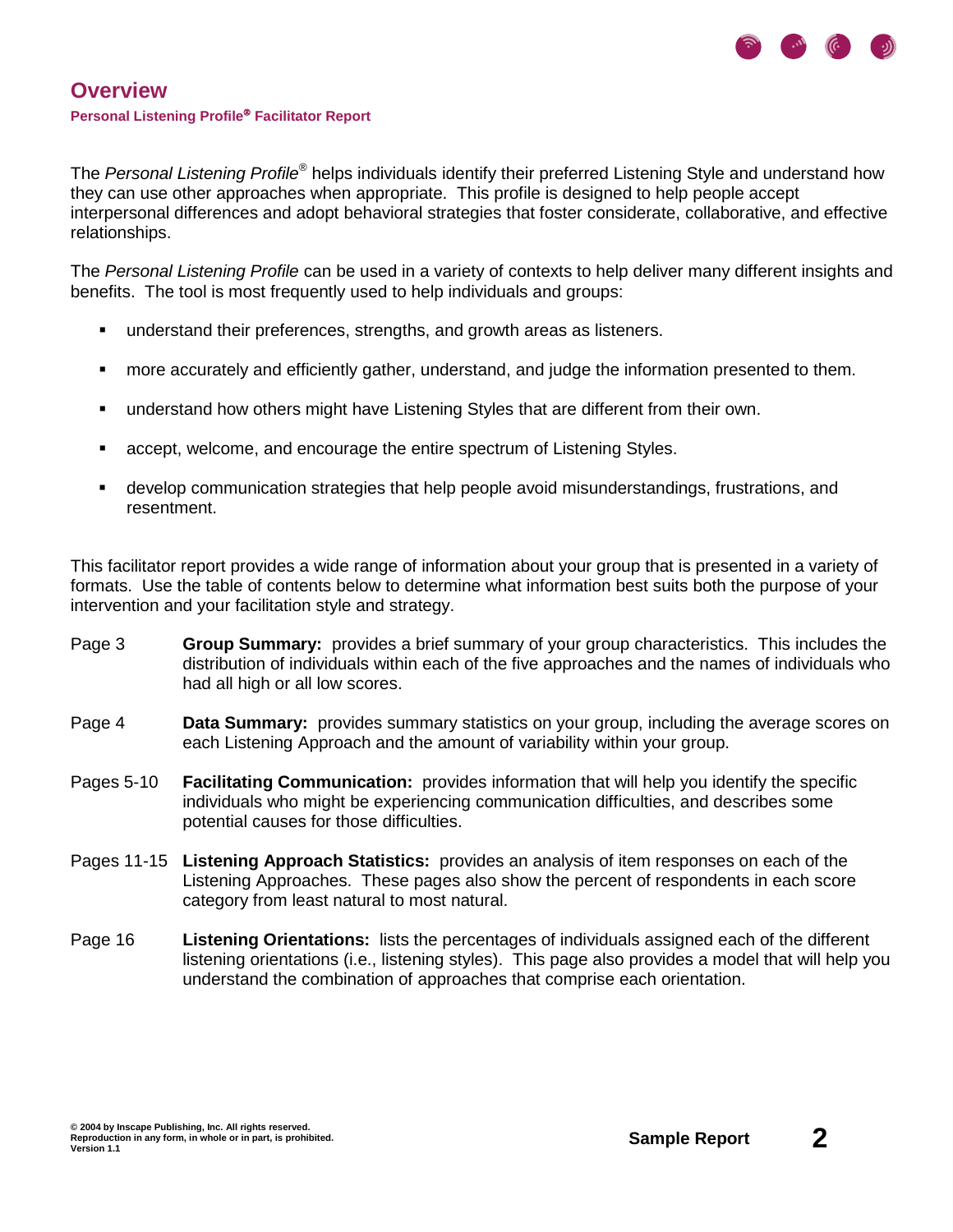

# **Group Summary**

**Personal Listening Profile Facilitator Report**

### **Group Summary**

In your group, the Listening Approaches were ranked from most natural to least natural in this order: **Comprehensive, Evaluative, Empathic, Discerning, Appreciative.** The following table shows the number of individuals with a high score and a low score in each approach:

| Approach      | <b>High Scores</b>  | <b>Low Scores</b>    |
|---------------|---------------------|----------------------|
| Comprehensive | 4 individuals (80%) | 1 individual (20%)   |
| Evaluative    | 2 individuals (40%) | 1 individual (20%)   |
| Empathic      | 1 individual (20%)  | 1 individual (20%)   |
| Discerning    | 0 individuals (0%)  | 1 individual (20%)   |
| Appreciative  | 0 individuals (0%)  | 5 individuals (100%) |

Within your group of 5, 0 individuals had all high Listening Approach scores and 1 individual had no high scores. If applicable, you may want to spend some extra time helping these individuals interpret the meaning of their score pattern.

#### **All High Scores No High Scores**

No group members fit in this category **Example 20** Dan Cole

### **Using Group Averages and Variation**

The following page provides information on group averages in each of the Listening Approaches. These averages may tell you something about the group culture. You may want to pay particular attention to individuals who fall significantly above or below the group average. They may feel alienated or misunderstood, and others may object to their behaviors.

The graph on the next page also provides information on the amount of variation in each of the Listening Approaches. When there is little variation on a particular approach, the group may experience more harmony. This lack of variation, however, may be problematic if a needed Listening Approach is lacking in the group. Approaches that show a wide range of scores may reflect areas of tension or miscommunication. That is, if individuals in your group vary substantially on a particular approach, they may have vastly different assumptions and perspectives about communication.

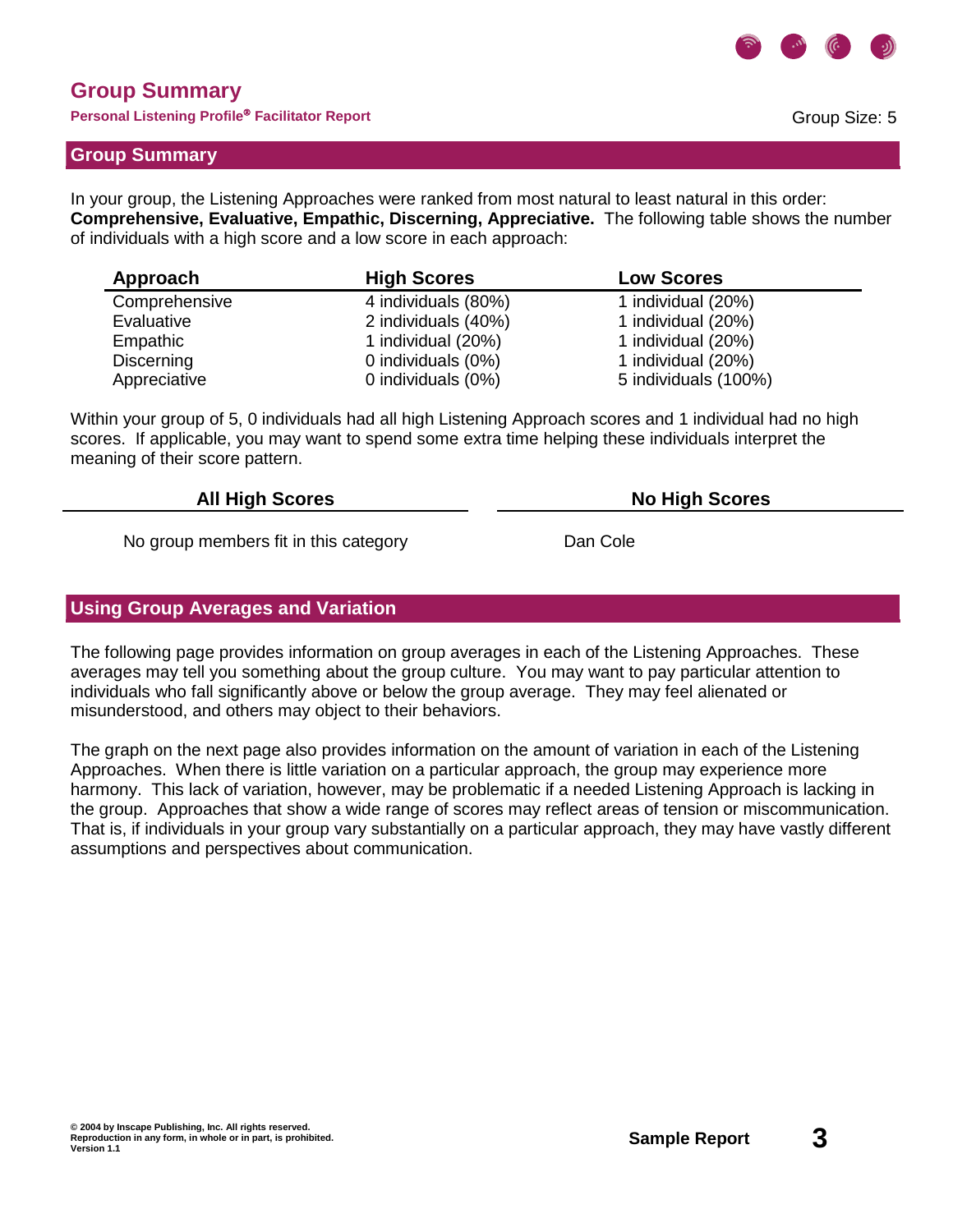

# **Data Summary**

**Personal Listening Profile Facilitator Report**

Group Size: 5

**Listening Approaches Averages and Variation**

The graph below provides information on group averages and group score distribution.



The large dots represent the group average on each Listening Approach.

 • Each small dot represents an individual. The placement of the dot reflects the individual's score on that Listening Approach. These dots provide valuable information about the variation or spreads of scores in your group. If more than 30 people have the same score, only 30 dots will be displayed. Some small dots may be hidden beneath larger dots.

The table below shows the percentage of individuals in each score category (i.e., Least Natural, Moderately Natural, and Most Natural) for every Listening Approach.

|                                     | <b>APPRECIATIVE</b><br><b>LISTENING</b> | <b>EMPATHIC</b><br><b>LISTENING</b> | <b>DISCERNING</b><br><b>LISTENING</b> | <b>COMPREHENSIVE</b><br><b>LISTENING</b> | <b>EVALUATIVE</b><br><b>LISTENING</b> |
|-------------------------------------|-----------------------------------------|-------------------------------------|---------------------------------------|------------------------------------------|---------------------------------------|
| <b>Most Natural</b>                 | 0%                                      | 20%                                 | 0%                                    | 80%                                      | 40%                                   |
| <b>Moderately</b><br><b>Natural</b> | 0%                                      | 60%                                 | 80%                                   | 0%                                       | 40%                                   |
| Least Natural                       | 100%                                    | 20%                                 | 20%                                   | <b>20%</b>                               | 20%                                   |
| Average<br><b>Score</b>             | 2.6                                     | 17.4                                | 15.8                                  | 23.4                                     | 20.2                                  |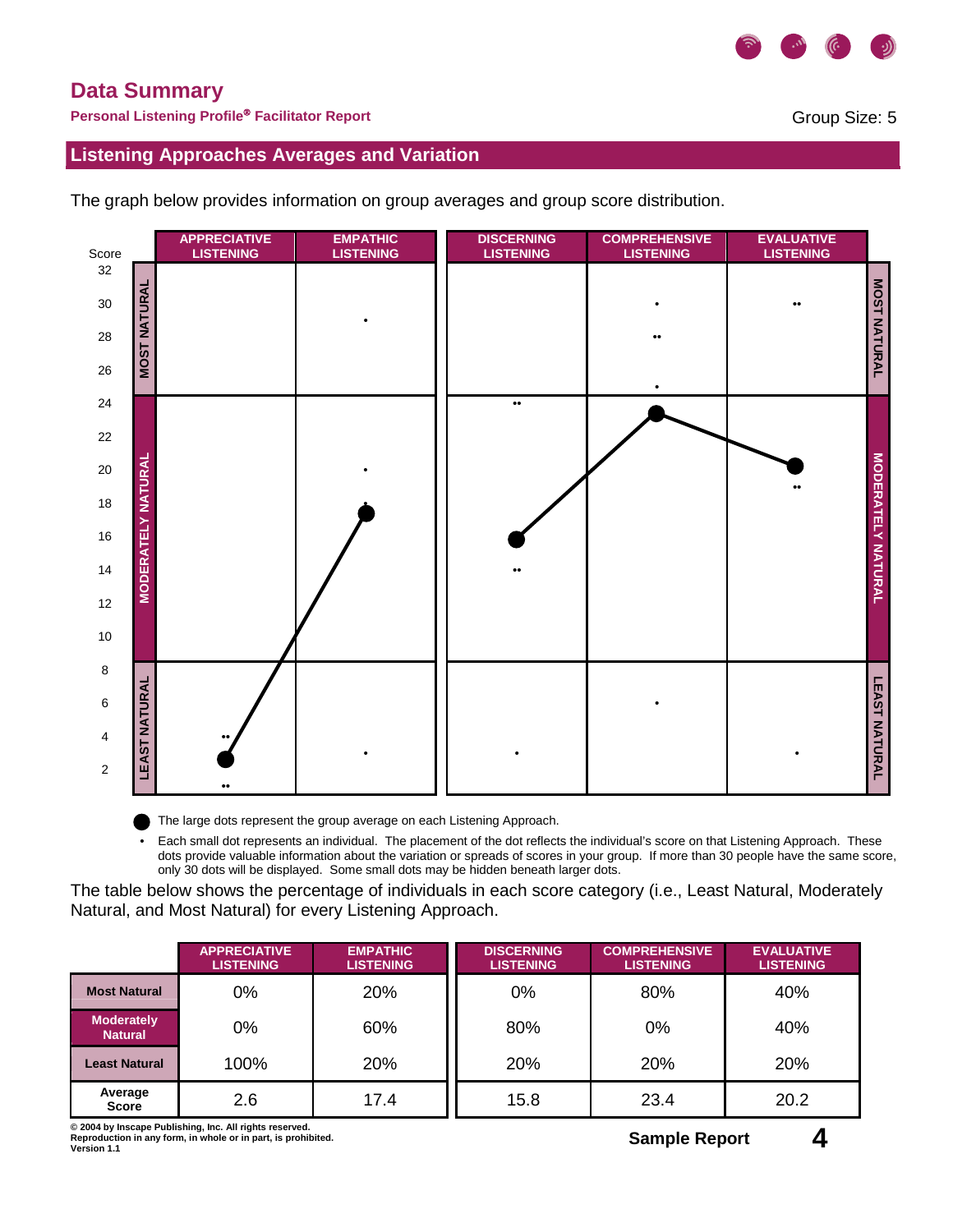

#### **Personal Listening Profile Facilitator Report**

The Personal Listening Profile<sup>®</sup> is designed to facilitate communication. And although this instrument measures listening tendencies and preferences, these tendencies and preferences often reflect our unspoken values and motivations. They may also influence our expectations of how others should act when we are speaking.

Two people who use different approaches to listening often have difficulty communicating. You may want to help your group explore how those with high scores and low scores understand or misunderstand each other. Be mindful that those who are significantly above or below the group average may feel isolated or alienated by the dominant group culture. That is, they may feel different from the group and may feel that their values or preferences are dismissed or seen as unimportant. Keep this in mind as your prepare your facilitation.

### **Using the Personal Listening Profile to Improve Relationships**

Both the **Appreciative** and the **Empathic** scales on the Personal Listening Profile measure an emphasis on feelings and interpersonal relationships within communication. This area is often a major source of misunderstanding, and consequently it is important to understand how your group differs in this area. 0 individuals (0%) had high scores on both feeling-focused approaches. 1 individual (20%) had low scores on both feeling-focused approaches. The table below lists the individuals in each of these two groups.

#### **Both Feeling-Focused Approaches High Both Feeling-Focused Approaches Low**

No group members fit in this category **Example 20** Dan Cole

Those who have a strong feeling-focus in their listening may expect or assume that others have a similar emphasis as communicators. Consequently, they may feel that those without a feeling-focus are dismissing or ignoring their attempts to connect interpersonally. They may sense that their attempts to entertain, please, or express themselves are not valued. Conversely, those with a minimal focus on feelings may sense that those with a high feeling-focus waste time on socializing or are too sensitive. You may wish to start by spending some time to help the two groups above understand each other's diverse perspectives. This discussion, of course, can be extended to include all individuals in your group. You can use the information on pages 6-10 to explore interpersonal differences within each of the Listening Approaches.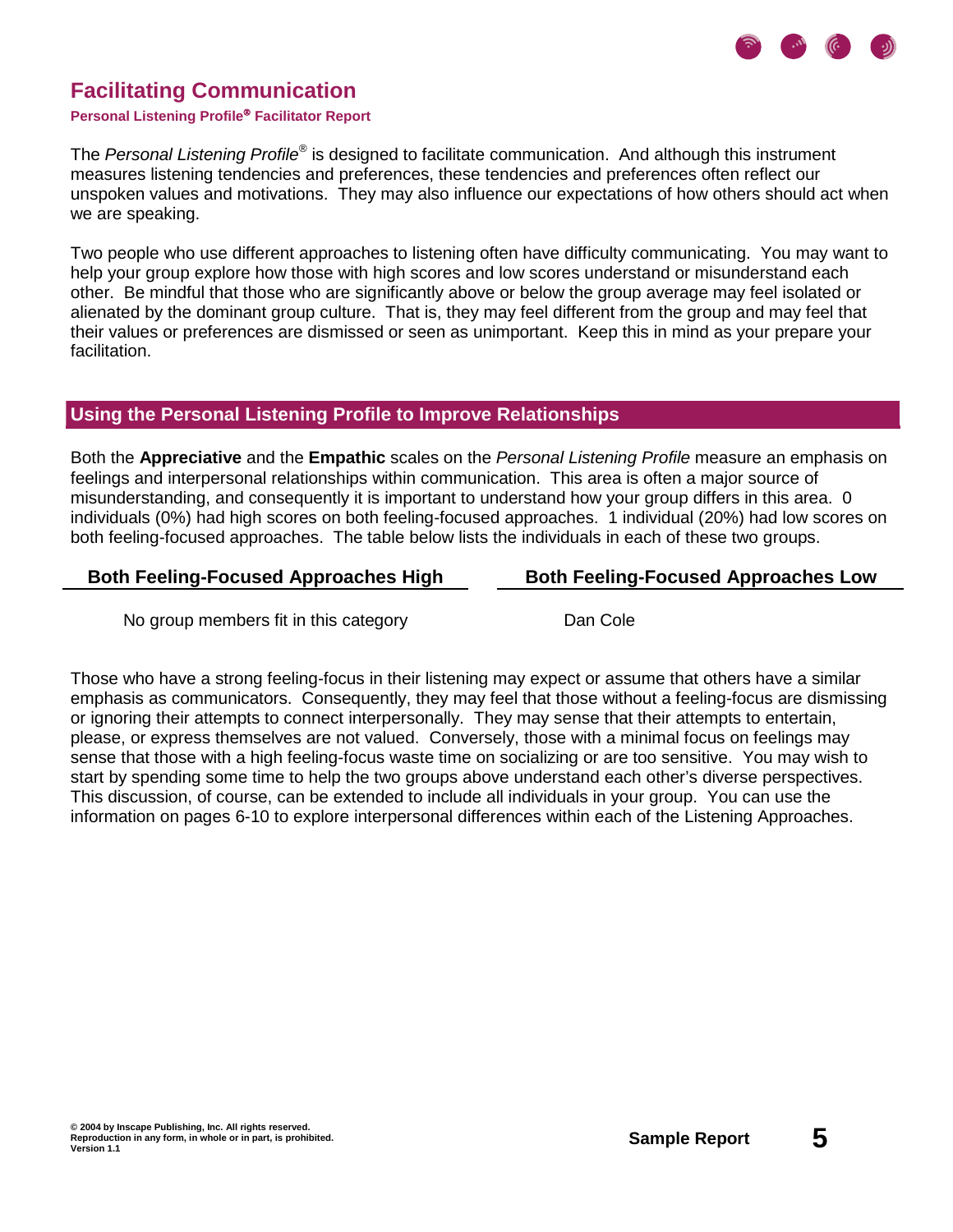

#### **Personal Listening Profile® Facilitator Report**

The following section helps you understand the differences in your group within each of the five Listening Approaches. For each approach, you may want to help your group explore how high scorers and low scorers understand or misunderstand each other. Furthermore, the group average score is included for each approach. Be mindful that those who are significantly above or below this average may feel isolated or alienated by the dominant group culture. That is, they may feel different from the group and may feel that their values or preferences are dismissed or seen as unimportant. Others, in turn, may feel that their behavior is rude or otherwise inappropriate.

### **Appreciative Listening**

The average score for your group in Appreciative Listening is 2.6. The following individuals were either high or low on this scale:

No group members fit in this category Carolyn Briggs

Dan Cole Respondent Name

**High Scores Low Scores**

Susie Kramer Wilthea Santoon

Individuals who have high scores may feel that those with low scores are not willing to stop and enjoy a lighthearted moment. They may also feel that their efforts to entertain or please are undervalued or even ignored. On the other hand, those with low scores may feel that the highly appreciative listener wastes too much time or does not have a proper task focus. You may wish to spend some time helping these two groups understand each other's perspective and develop strategies to facilitate communication.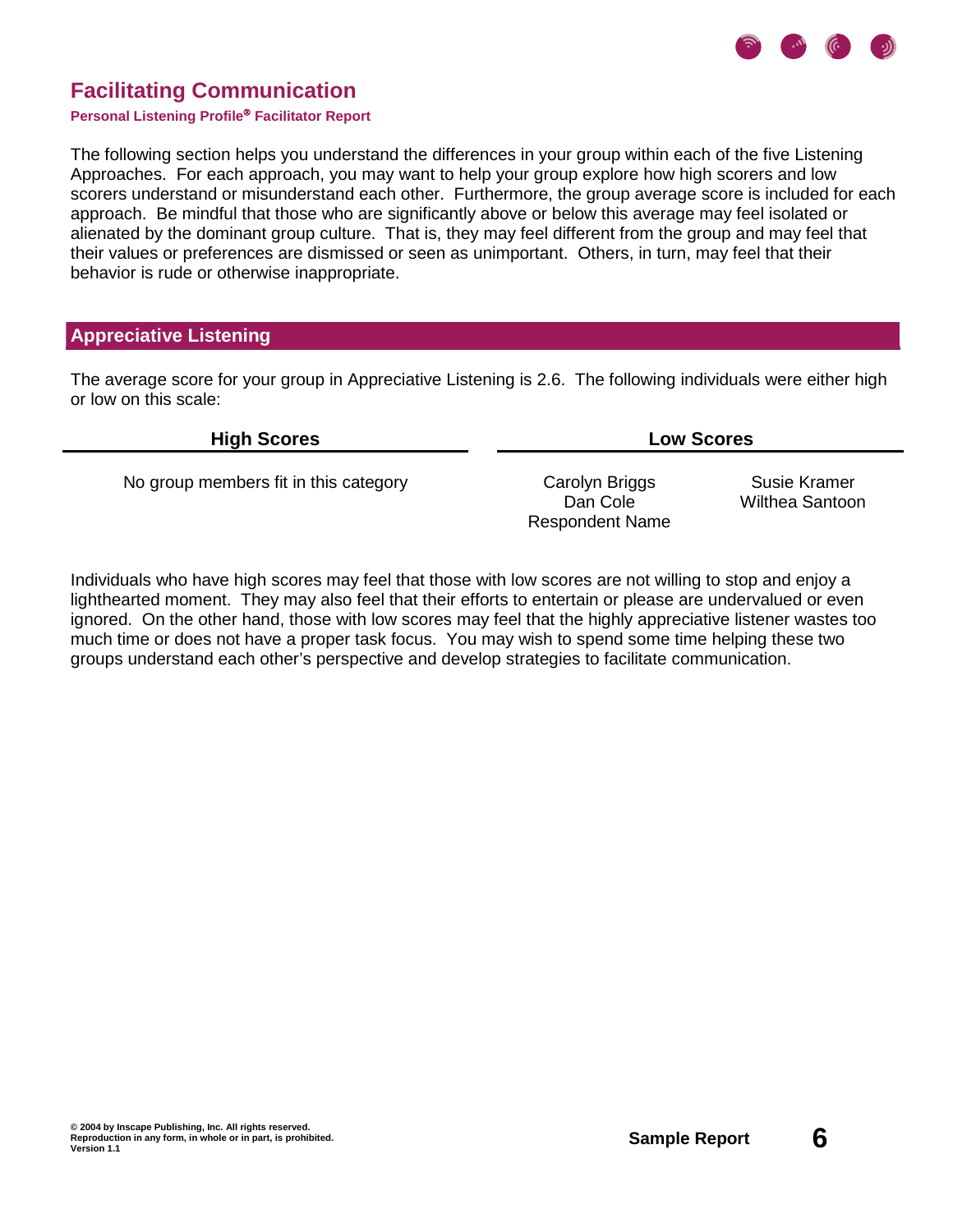

**Personal Listening Profile Facilitator Report**

#### **Empathic Listening**

The average score for your group in Empathic Listening is 17.4. The following individuals were either high or low on this scale:

**High Scores Low Scores**

Wilthea Santoon **Dan Cole** 

Individuals who have high scores may sense that their feelings and emotional needs are ignored, dismissed, or not valued by those with low scores. On the other hand, those with low scores may feel that the highly empathic listener is too "touchy-feely" or too sensitive. You may wish to spend some time helping these two groups understand each other's perspective and develop strategies to facilitate communication.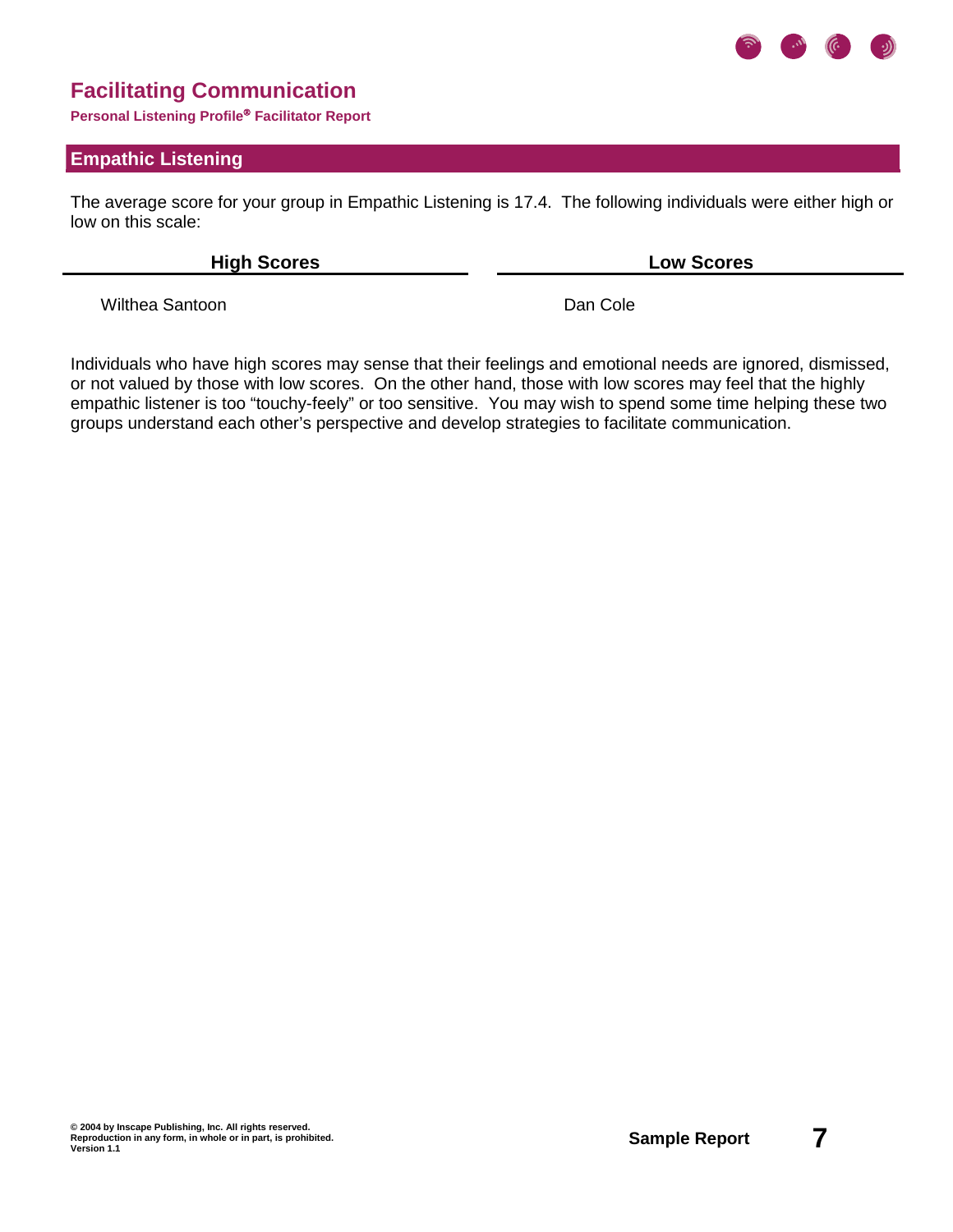

**Personal Listening Profile Facilitator Report**

### **Discerning Listening**

The average score for your group in Discerning Listening is 15.8. The following individuals were either high or low on this scale:

**High Scores Low Scores**

No group members fit in this category **Dan Cole** 

Individuals who have high scores may sense that those with low scores present information that is scattered or ambiguous. That is, they may feel that these speakers do not pay enough attention to detail as they speak. On the other hand, those with low scores may feel that the highly discerning listener is too consumed by details and accuracy. You may wish to spend some time helping these two groups understand each other's perspective and develop strategies to facilitate communication.

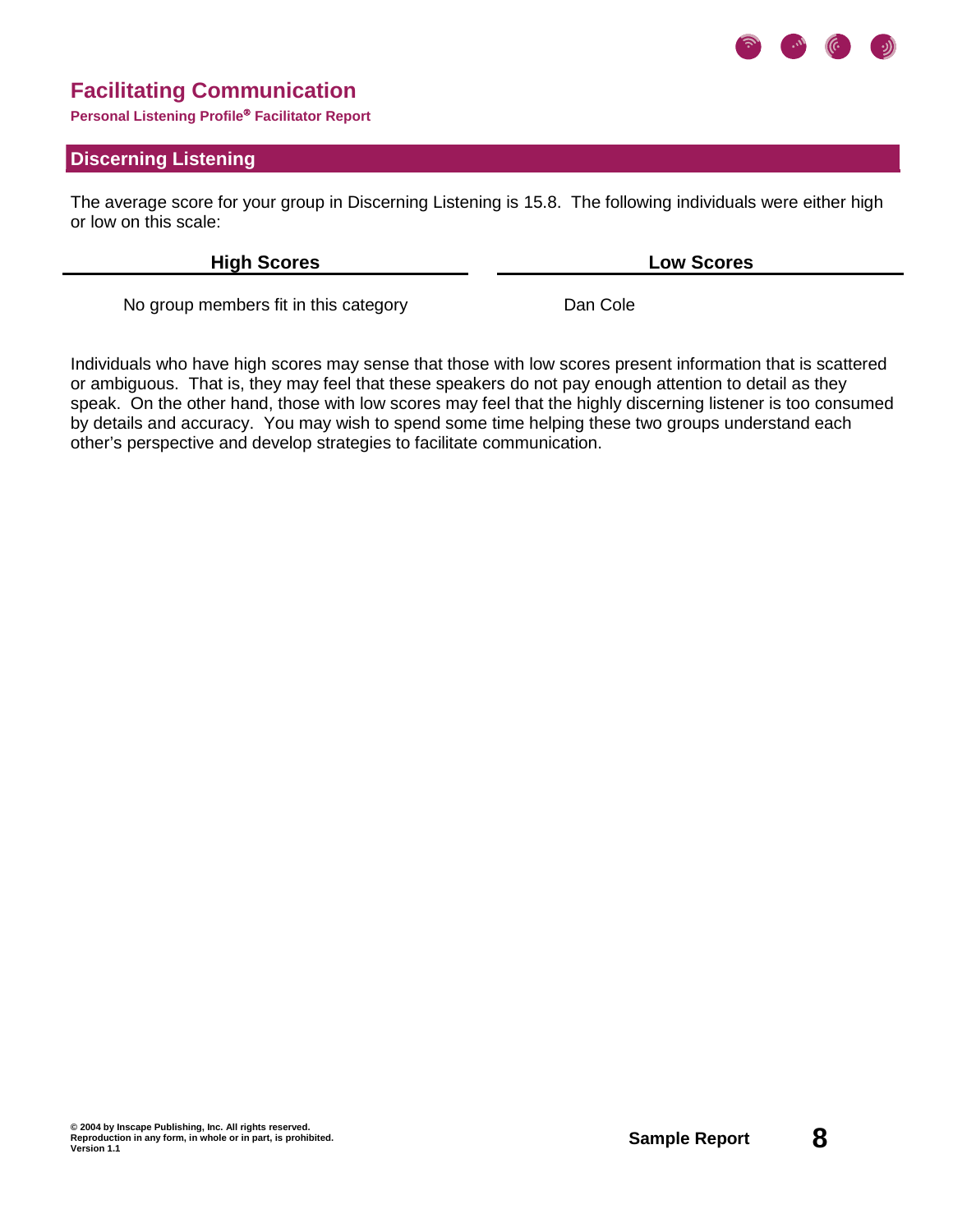

**Personal Listening Profile Facilitator Report**

#### **Comprehensive Listening**

The average score for your group in Comprehensive Listening is 23.4. The following individuals were either high or low on this scale:

**High Scores Low Scores**

Carolyn Briggs Respondent Name

Susie Kramer Wilthea Santoon

Dan Cole

Individuals who have high scores may sense that those with low scores miss the big picture or do not spend enough time understanding information in-depth. Conversely, those with low scores may feel that the highly comprehensive listener is too concerned with abstract or impractical issues. You may wish to spend some time helping these two groups understand each other's perspective and develop strategies to facilitate communication.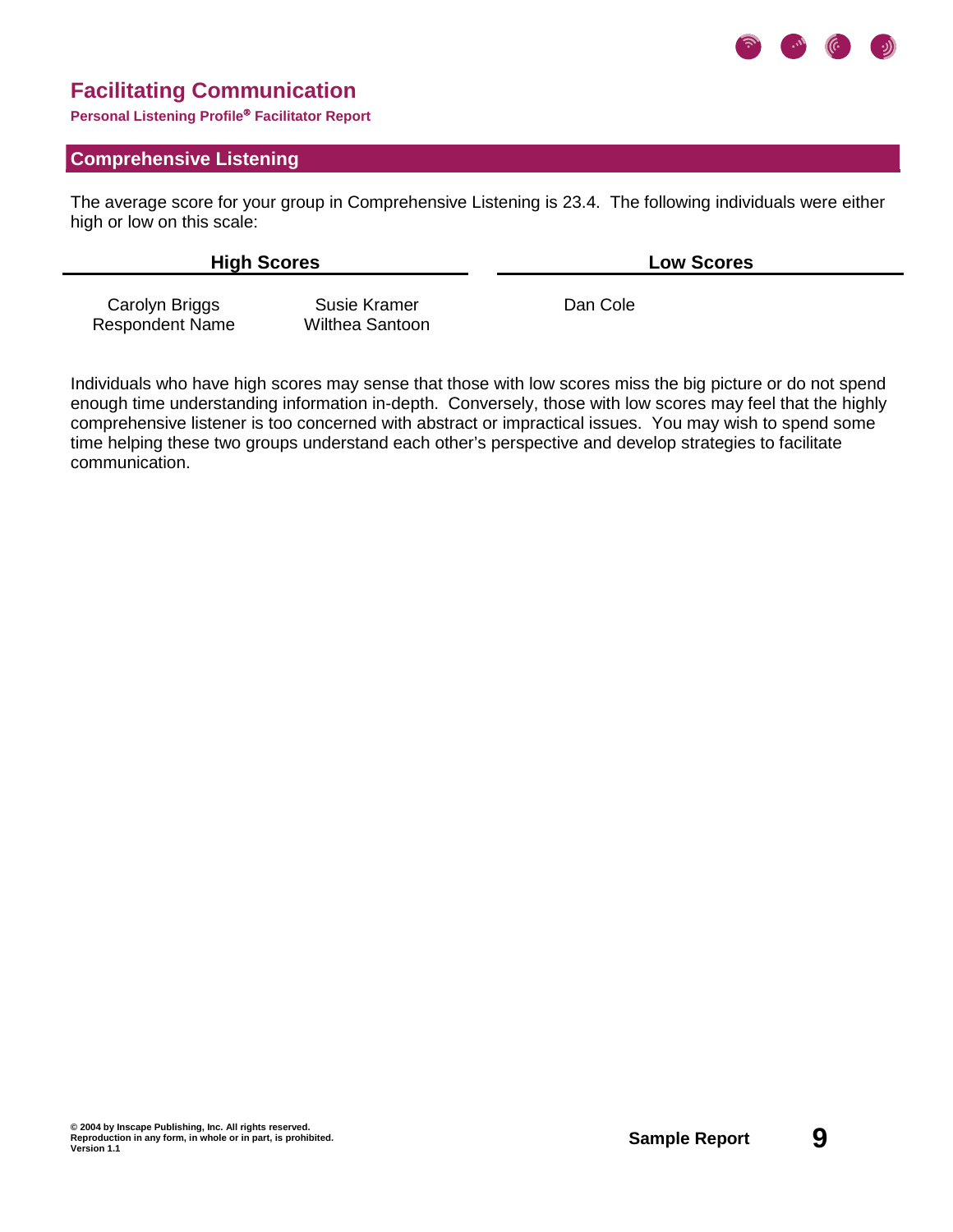

**Personal Listening Profile Facilitator Report**

#### **Evaluative Listening**

The average score for your group in Evaluative Listening is 20.2. The following individuals were either high or low on this scale:

| <b>High Scores</b> |                        | <b>Low Scores</b> |  |
|--------------------|------------------------|-------------------|--|
| Carolyn Briggs     | <b>Respondent Name</b> | Wilthea Santoon   |  |

Individuals who have high scores may sense that those with low scores accept facts or ideas without adequately challenging their validity. They may be inclined to think that non-evaluative listeners lack criticalthinking skills. On the other hand, those with low scores may feel that the highly evaluative listeners are too critical or unaccepting. You may wish to spend some time helping these two groups understand each other's perspective and develop strategies to facilitate communication.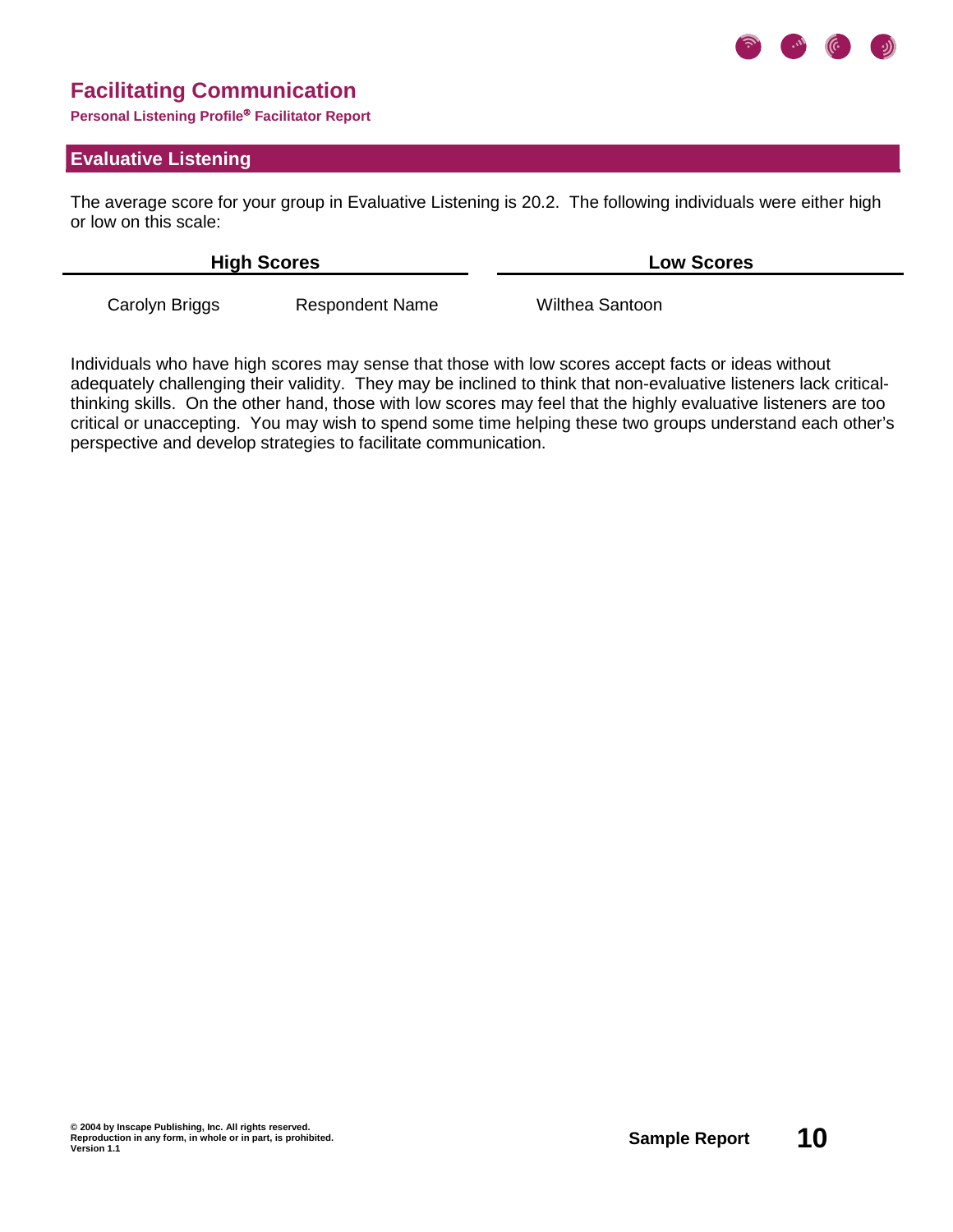

### **Appreciative**

#### **Personal Listening Profile Facilitator Report**

The table below includes the percentage of individuals responding in each category. It also includes the average response for each item, which ranges from 1 to 4, and the average score on the scale after all individual scores have been standardized.

| <b>Item</b>                                                                                            | <b>Not Like Me</b> | <b>Somewhat</b><br><b>Unlike Me</b> | <b>Somewhat</b><br><b>Like Me</b> | <b>Like Me</b> | <b>Average</b> |
|--------------------------------------------------------------------------------------------------------|--------------------|-------------------------------------|-----------------------------------|----------------|----------------|
| I like to listen to someone who makes me feel good<br>about myself.                                    | 20%                | 20%                                 | 20%                               | 40%            | 2.8            |
| I get a lot out of a story when it is told through<br>pictures.                                        | 0%                 | 40%                                 | 40%                               | 20%            | 2.8            |
| I like to be entertained.                                                                              | 0%                 | 40%                                 | 60%                               | 0%             | 2.6            |
| I like to listen to someone who makes listening fun.                                                   | 40%                | 20%                                 | 0%                                | 40%            | 2.4            |
| I like to find the humor in what people are saying.                                                    | 40%                | 20%                                 | 40%                               | 0%             | 2.0            |
| I especially like to listen to someone who helps me<br>relax.                                          | 20%                | 60%                                 | 20%                               | 0%             | 2.0            |
| I listen for inspiration.                                                                              | 40%                | 40%                                 | 0%                                | 20%            | 2.0            |
| I am more likely to pay attention to someone if I enjoy<br>his or her presentation.                    | 20%                | 80%                                 | 0%                                | 0%             | 1.8            |
| I listen better when the other person is enjoying his<br>or her performance.                           | 20%                | 80%                                 | 0%                                | 0%             | 1.8            |
| I get more out of a presentation that makes me<br>laugh.                                               | 40%                | 40%                                 | 20%                               | 0%             | 1.8            |
| generally don't criticize someone who presents a<br>message well.                                      | 80%                | 0%                                  | 20%                               | 0%             | 1.4            |
| Sometimes I don't care about the details; it's just my<br>overall impression and feelings that matter. | 100%               | 0%                                  | 0%                                | 0%             | 1.0            |
| Average Scale Total (normed)                                                                           |                    |                                     |                                   |                | 2.6            |

### **Percent Responding in Each Category**

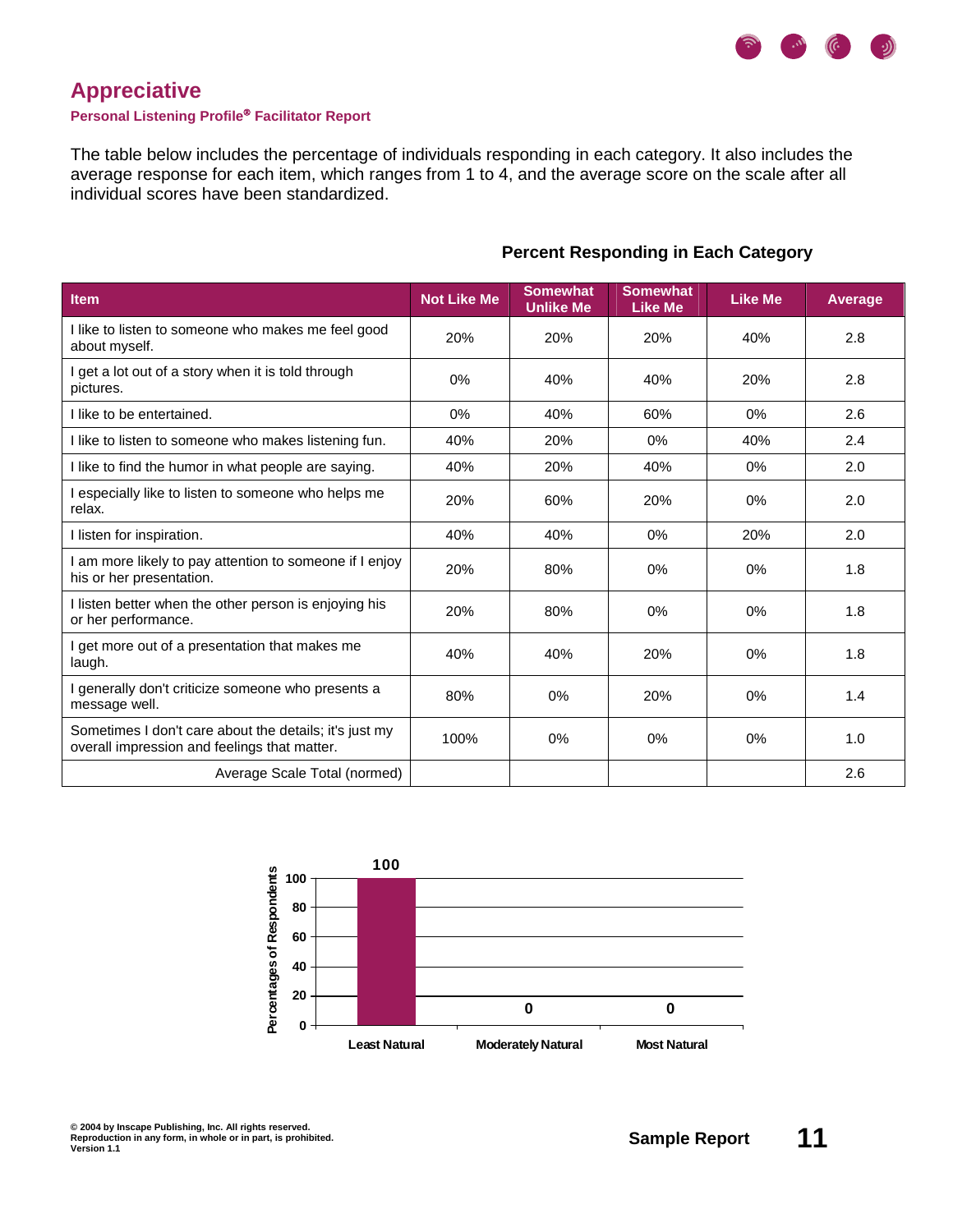

### **Empathic**

#### **Personal Listening Profile Facilitator Report**

The table below includes the percentage of individuals responding in each category. It also includes the average response for each item, which ranges from 1 to 4, and the average score on the scale after all individual scores have been standardized.

| Item                                                                                                    | <b>Not Like Me</b> | <b>Somewhat</b><br><b>Unlike Me</b> | <b>Somewhat</b><br><b>Like Me</b> | <b>Like Me</b> | <b>Average</b> |
|---------------------------------------------------------------------------------------------------------|--------------------|-------------------------------------|-----------------------------------|----------------|----------------|
| I listen to the feelings and emotions that are<br>expressed.                                            | $0\%$              | 20%                                 | 0%                                | 80%            | 3.6            |
| I am considered a patient listener.                                                                     | 0%                 | 0%                                  | 40%                               | 60%            | 3.6            |
| I like to let the other person know that I care about<br>what they're saying.                           | 0%                 | 0%                                  | 40%                               | 60%            | 3.6            |
| It's not hard for me to "hear" the real feelings behind<br>someone's emotional outbursts or complaints. | 0%                 | 0%                                  | 40%                               | 60%            | 3.6            |
| In a conversation, I am comfortable with prolonged<br>silence.                                          | $0\%$              | 20%                                 | 40%                               | 40%            | 3.2            |
| I learn a lot from people whose experiences are<br>different from mine.                                 | 0%                 | 40%                                 | 20%                               | 40%            | 3.0            |
| My colleagues often come to me to "let off steam."                                                      | $0\%$              | 20%                                 | 60%                               | 20%            | 3.0            |
| If someone asks me for advice, I encourage them to<br>decide for themselves.                            | 0%                 | 40%                                 | 40%                               | 20%            | 2.8            |
| I can easily relate to other people's emotions.                                                         | 20%                | 0%                                  | 60%                               | 20%            | 2.8            |
| I like to reflect back to people what I hear them<br>saying.                                            | $0\%$              | 60%                                 | 20%                               | 20%            | 2.6            |
| I'm good at recognizing what people want even<br>before they see it themselves.                         | 0%                 | 60%                                 | 40%                               | 0%             | 2.4            |
| Some people talk to me because they need to clarify<br>what they're feeling.                            | 20%                | 40%                                 | 40%                               | 0%             | 2.2            |
| Average Scale Total (normed)                                                                            |                    |                                     |                                   |                | 17.4           |

### **Percent Responding in Each Category**

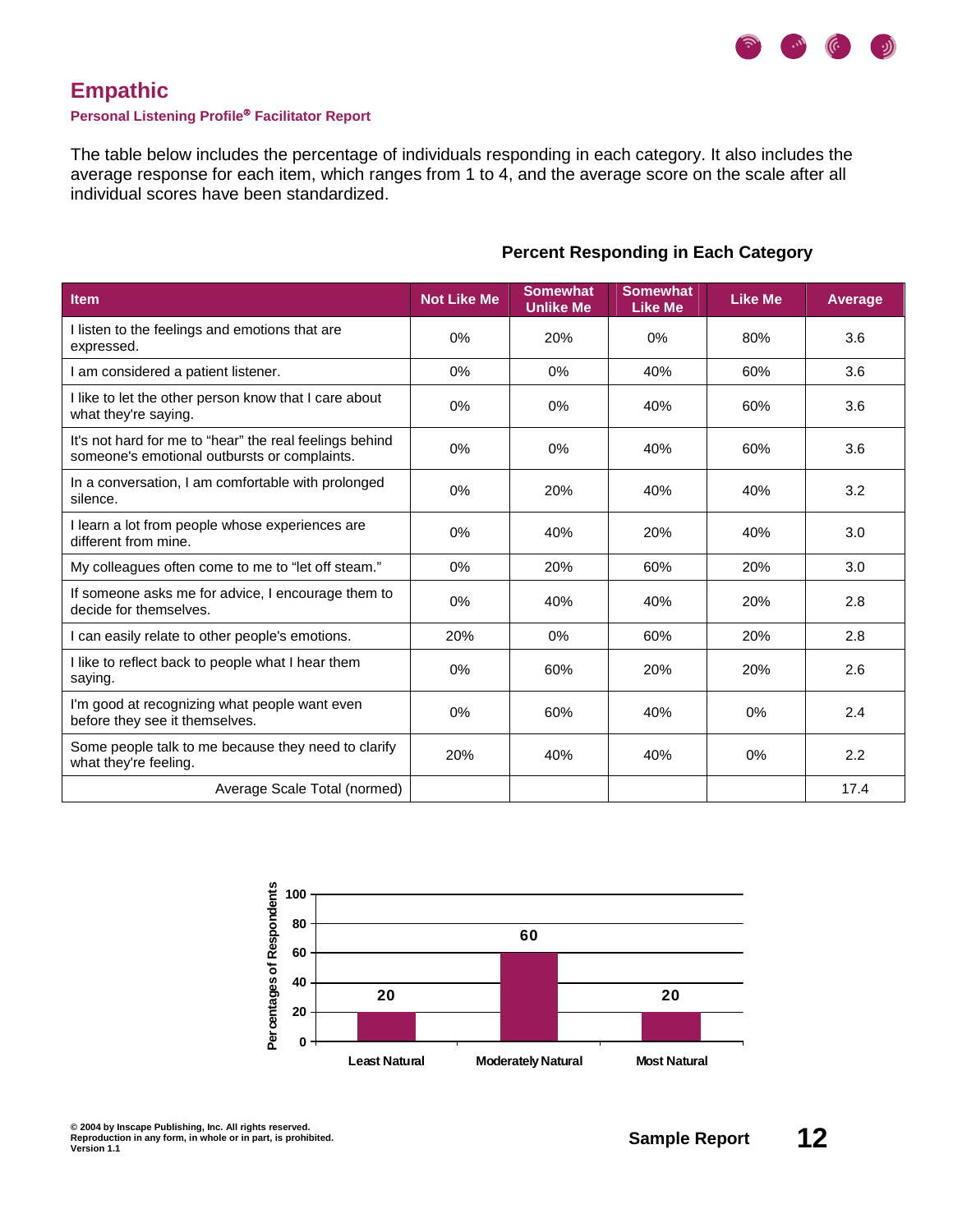

# **Discerning**

#### **Personal Listening Profile Facilitator Report**

The table below includes the percentage of individuals responding in each category. It also includes the average response for each item, which ranges from 1 to 4, and the average score on the scale after all individual scores have been standardized.

| <b>Item</b>                                                                                                    | <b>Not Like Me</b> | <b>Somewhat</b><br><b>Unlike Me</b> | <b>Somewhat</b><br><b>Like Me</b> | <b>Like Me</b> | <b>Average</b> |
|----------------------------------------------------------------------------------------------------------------|--------------------|-------------------------------------|-----------------------------------|----------------|----------------|
| often take notes on a speaker's key points.                                                                    | 0%                 | 0%                                  | 40%                               | 60%            | 3.6            |
| It's important for me to know the main message.                                                                | 0%                 | 20%                                 | 20%                               | 60%            | 3.4            |
| I try to make sure I get the information I need from<br>someone.                                               | 0%                 | 20%                                 | 20%                               | 60%            | 3.4            |
| I tend to focus closely on what a person is saying.                                                            | 0%                 | 20%                                 | 40%                               | 40%            | 3.2            |
| can easily remember someone's voice.                                                                           | 0%                 | 40%                                 | 20%                               | 40%            | 3.0            |
| usually remember the speaker's appearance, tone<br>of voice, and other features in addition to the<br>message. | 0%                 | 20%                                 | 60%                               | 20%            | 3.0            |
| I try my best to eliminate distractions during a<br>conversation.                                              | 0%                 | 60%                                 | 0%                                | 40%            | 2.8            |
| I write down people's comments to keep from<br>forgetting.                                                     | 0%                 | 60%                                 | 40%                               | 0%             | 2.4            |
| When there are too many distractions, I tune out.                                                              | 20%                | 40%                                 | 20%                               | 20%            | 2.4            |
| I find distractions very annoying when I am listening<br>to someone.                                           | 0%                 | 80%                                 | 0%                                | 20%            | 2.4            |
| am good at remembering people's names.                                                                         | $0\%$              | 80%                                 | 20%                               | 0%             | 2.2            |
| usually remember the speaker's behavior or<br>appearance more than what he or she said.                        | 40%                | 20%                                 | 20%                               | 20%            | 2.2            |
| Average Scale Total (normed)                                                                                   |                    |                                     |                                   |                | 15.8           |

#### **Percent Responding in Each Category**

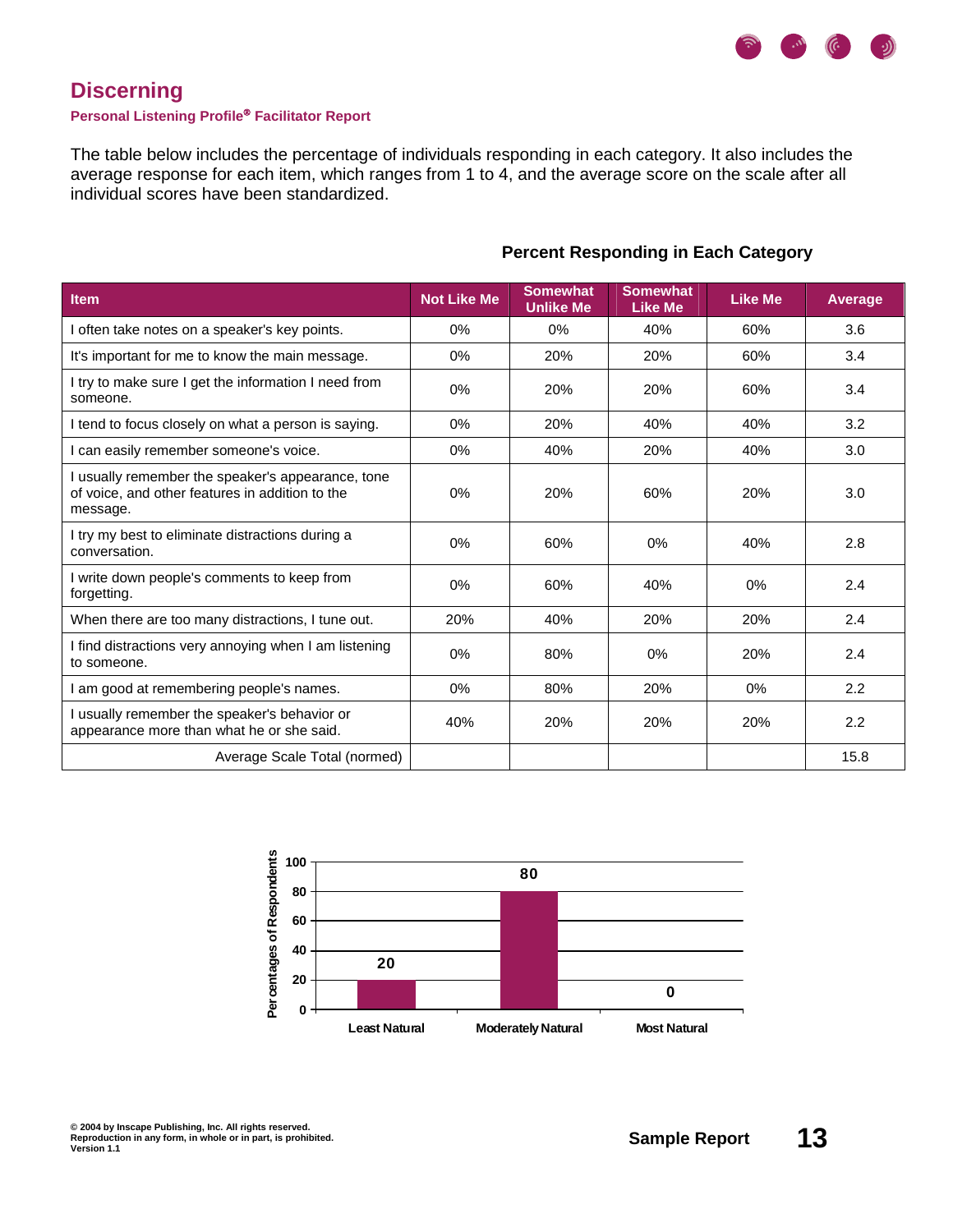

# **Comprehensive**

#### **Personal Listening Profile Facilitator Report**

The table below includes the percentage of individuals responding in each category. It also includes the average response for each item, which ranges from 1 to 4, and the average score on the scale after all individual scores have been standardized.

| <b>Item</b>                                                                              | <b>Not Like Me</b> | <b>Somewhat</b><br><b>Unlike Me</b> | <b>Somewhat</b><br><b>Like Me</b> | <b>Like Me</b> | <b>Average</b> |
|------------------------------------------------------------------------------------------|--------------------|-------------------------------------|-----------------------------------|----------------|----------------|
| I try to organize what I'm hearing so it makes sense<br>to me.                           | $0\%$              | 0%                                  | $0\%$                             | 100%           | 4.0            |
| I find myself summarizing in my own mind what I<br>hear.                                 | $0\%$              | 0%                                  | 20%                               | 80%            | 3.8            |
| I can generally tell when someone doesn't<br>understand what has been said.              | 0%                 | 0%                                  | 20%                               | 80%            | 3.8            |
| I sometimes ask questions to clarify a speaker's<br>intention.                           | 0%                 | 20%                                 | 20%                               | 60%            | 3.4            |
| I am good at relating what I hear to what I already<br>know.                             | 0%                 | 20%                                 | 20%                               | 60%            | 3.4            |
| I listen for how a speaker develops an argument in<br>order to understand the rationale. | 0%                 | 0%                                  | 60%                               | 40%            | 3.4            |
| I recognize when someone is saying one thing but<br>means another.                       | 0%                 | 0%                                  | 80%                               | 20%            | 3.2            |
| I can generally figure out what people intend to say,<br>even if they're not explicit.   | 0%                 | 20%                                 | 40%                               | 40%            | 3.2            |
| I am good at recognizing key points, even when a<br>speaker jumps around.                | 0%                 | 40%                                 | 20%                               | 40%            | 3.0            |
| I can recognize links between one message and<br>another.                                | 20%                | 20%                                 | 0%                                | 60%            | 3.0            |
| I'm good at picturing what someone is explaining.                                        | 0%                 | 40%                                 | 20%                               | 40%            | 3.0            |
| Once someone has explained something to me, I can<br>explain it easily to someone else.  | 0%                 | 40%                                 | 40%                               | 20%            | 2.8            |
| Average Scale Total (normed)                                                             |                    |                                     |                                   |                | 23.4           |

### **Percent Responding in Each Category**

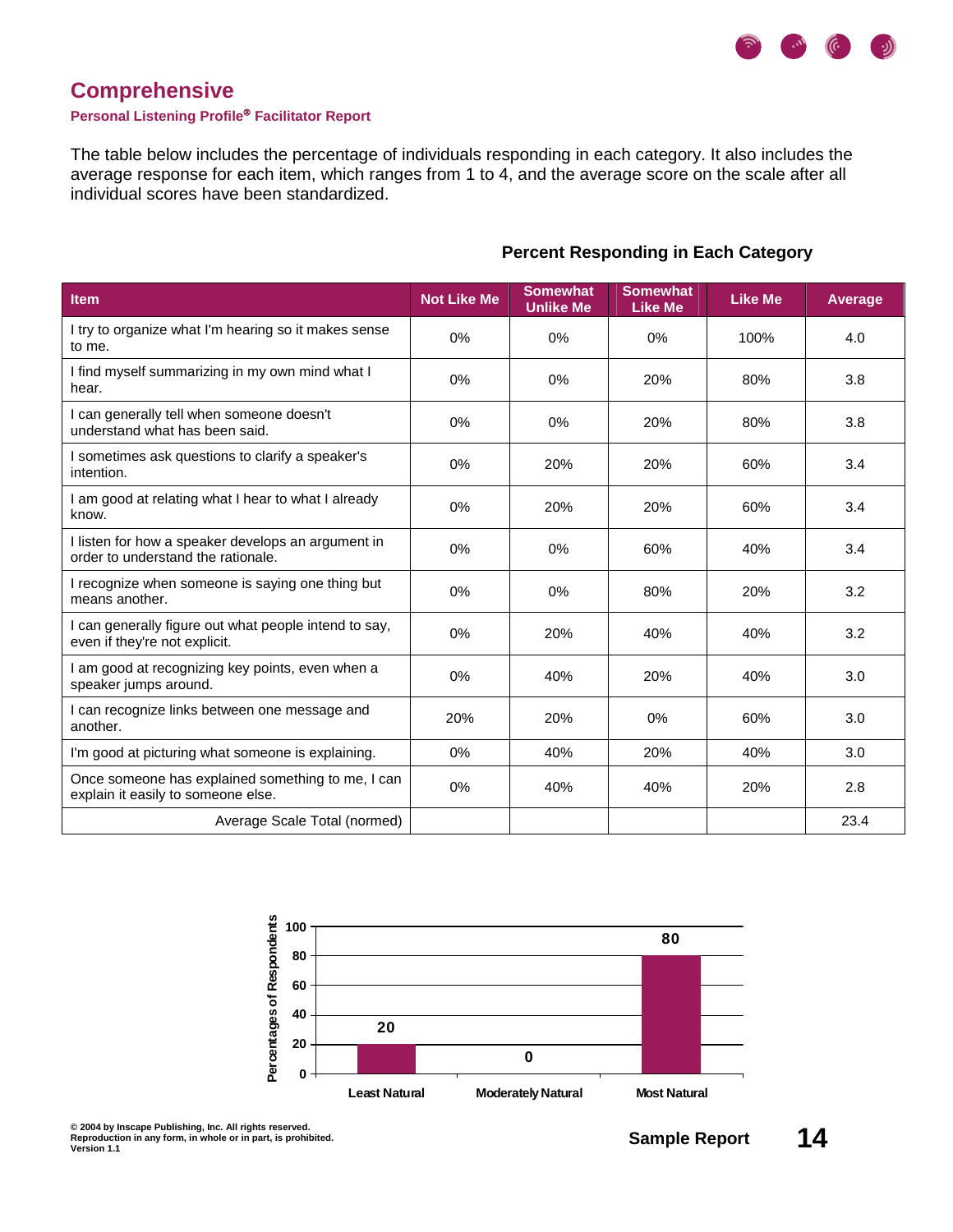

### **Evaluative**

#### **Personal Listening Profile Facilitator Report**

The table below includes the percentage of individuals responding in each category. It also includes the average response for each item, which ranges from 1 to 4, and the average score on the scale after all individual scores have been standardized.

| <b>Item</b>                                                                                           | <b>Not Like Me</b> | <b>Somewhat</b><br><b>Unlike Me</b> | <b>Somewhat</b><br><b>Like Me</b> | <b>Like Me</b> | <b>Average</b> |
|-------------------------------------------------------------------------------------------------------|--------------------|-------------------------------------|-----------------------------------|----------------|----------------|
| I like to look for the facts to support what a speaker is<br>saying.                                  | $0\%$              | 0%                                  | 80%                               | 20%            | 3.2            |
| I do not allow myself to become emotionally involved<br>with a speaker.                               | 0%                 | 40%                                 | 20%                               | 40%            | 3.0            |
| I do not accept something as true just because an<br>expert says it.                                  | 0%                 | 40%                                 | 20%                               | 40%            | 3.0            |
| When listening to someone, I may "argue" with him or<br>her in my mind.                               | 0%                 | 40%                                 | 20%                               | 40%            | 3.0            |
| I listen until I know what someone is saying, and then<br>I reply.                                    | 0%                 | 40%                                 | 40%                               | 20%            | 2.8            |
| I find many opportunities to give people my advice or<br>opinion.                                     | 20%                | 20%                                 | 40%                               | 20%            | 2.6            |
| I try to figure out the speaker's intentions before I<br>respond to the message.                      | 20%                | 20%                                 | 40%                               | 20%            | 2.6            |
| I listen for how a speaker develops his or her<br>argument in order to critique it.                   | 20%                | 20%                                 | 40%                               | 20%            | 2.6            |
| I tend to be skeptical of someone who is very<br>enthused about something.                            | 0%                 | 40%                                 | 60%                               | 0%             | 2.6            |
| I tend to think how I would present a speaker's<br>message differently if I were in his or her place. | 20%                | 40%                                 | 20%                               | 20%            | 2.4            |
| When someone asks me what I've heard, I tend to<br>critique it.                                       | 0%                 | 80%                                 | 20%                               | 0%             | 2.2            |
| If I don't like what someone is saying, I quit listening.                                             | 40%                | 20%                                 | 40%                               | 0%             | 2.0            |
| Average Scale Total (normed)                                                                          |                    |                                     |                                   |                | 20.2           |

### **Percent Responding in Each Category**